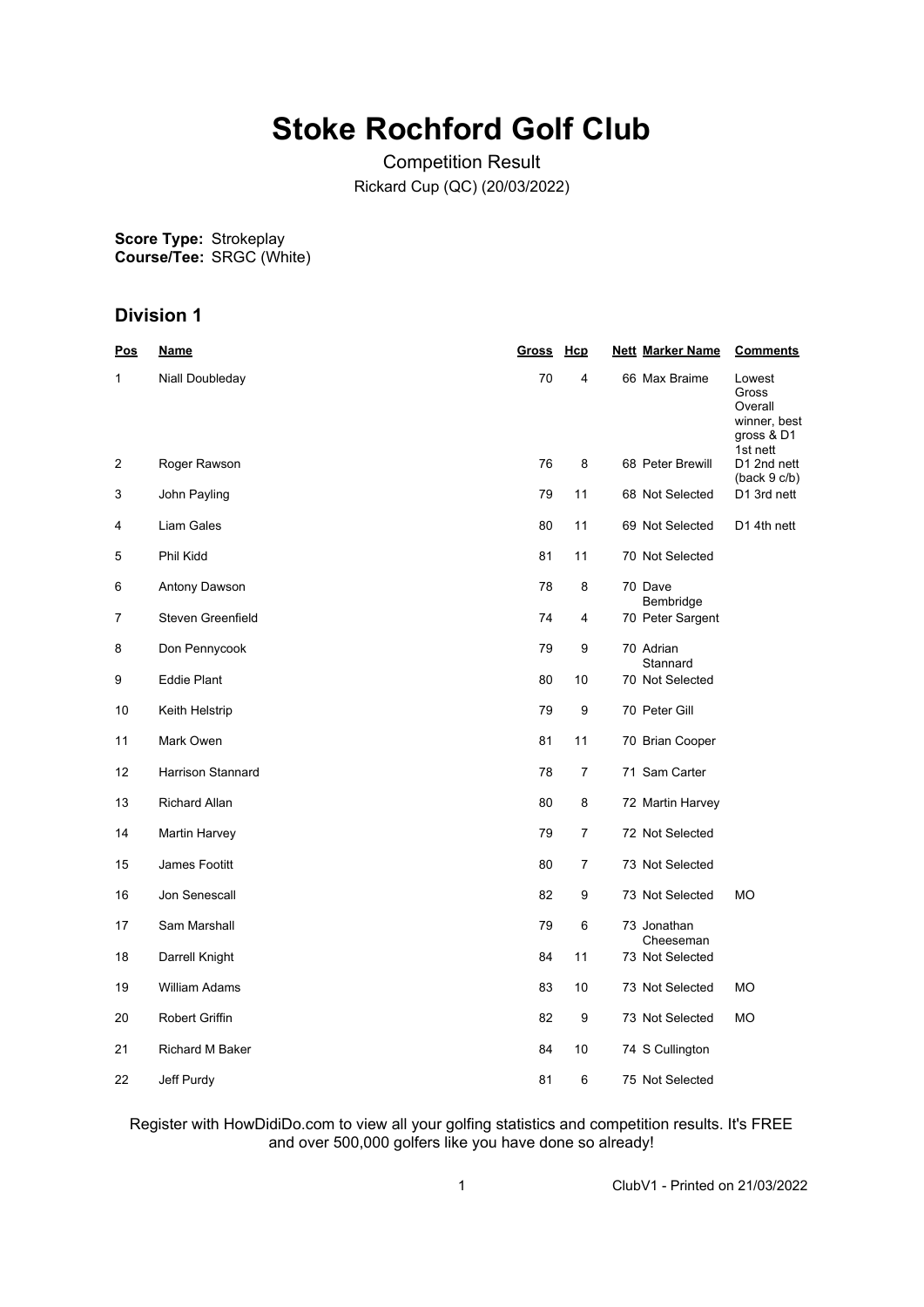**Score Type: Course/Tee:** Strokeplay SRGC (White)

### **Division 1**

| Pos | <b>Name</b>              | Gross Hcp |                         | <b>Nett Marker Name</b>      | <b>Comments</b> |
|-----|--------------------------|-----------|-------------------------|------------------------------|-----------------|
| 23  | Jonathan Cheeseman       | 81        | 6                       | 75 Not Selected              |                 |
| 24  | Stephen Major            | 85        | 10                      | 75 Not Selected              |                 |
| 25  | Eddie Oswin              | 85        | 10                      | 75 James Footitt             |                 |
| 26  | Paul Knapp               | 81        | 6                       | 75 Darron Evans              |                 |
| 27  | <b>James Price</b>       | 87        | 12                      | 75 Pete Colley               |                 |
| 28  | Matthew Allan            | 80        | $\overline{\mathbf{4}}$ | 76 Martin Harvey             |                 |
| 29  | <b>Robert Gibbons</b>    | 86        | 10                      | 76 George                    |                 |
| 30  | Darron Evans             | 88        | 12                      | McCartney<br>76 Not Selected | МO              |
| 31  | Simon Green              | 79        | 3                       | 76 Not Selected              |                 |
| 32  | Dave Bembridge           | 80        | 3                       | 77 Not Selected              |                 |
| 33  | lan Braime               | 74        | $-3$                    | 77 Not Selected              |                 |
| 34  | <b>Thomas Greenfield</b> | 87        | 10                      | 77 Niall                     |                 |
| 35  | Max Braime               | 85        | 8                       | Doubleday<br>77 Not Selected |                 |
| 36  | Mark Hunsley             | 88        | 10                      | 78 Ian Braime                |                 |
| 37  | Gareth Austin            | 88        | 10                      | 78 Not Selected              |                 |
| 38  | Roger Eveleigh           | 85        | 7                       | 78 Not Selected              |                 |
| 39  | George McCartney         | 86        | 7                       | 79 Robert<br>Gibbons         |                 |
| 40  | Simon Mulvey             | 87        | 8                       | 79 David Bostock             |                 |
| 41  | David Lambert            | 91        | 11                      | 80 Not Selected              | МO              |
| 42  | Neil Tee-Boon            | 88        | 8                       | 80 Robert Griffin            |                 |
| 43  | Levi Desmond             | 78        | $-2$                    | 80 Not Selected              |                 |
| 44  | Andrew Bevan             | 92        | 12                      | 80 Not Selected              |                 |
| 45  | Sam Carter               | 93        | 12                      | 81 Harrison<br>Stannard      |                 |
| 46  | Harry Gibbons            | 87        | 5                       | 82 Jack Railton              |                 |
| 47  | Peter Brewill            | 92        | 10                      | 82 Roger Rawson              |                 |
| 48  | Steven Dobbs             | 93        | 11                      | 82 Not Selected              |                 |
| 49  | David Metheringham       | 94        | 11                      | 83 Steven<br>Lemmon          |                 |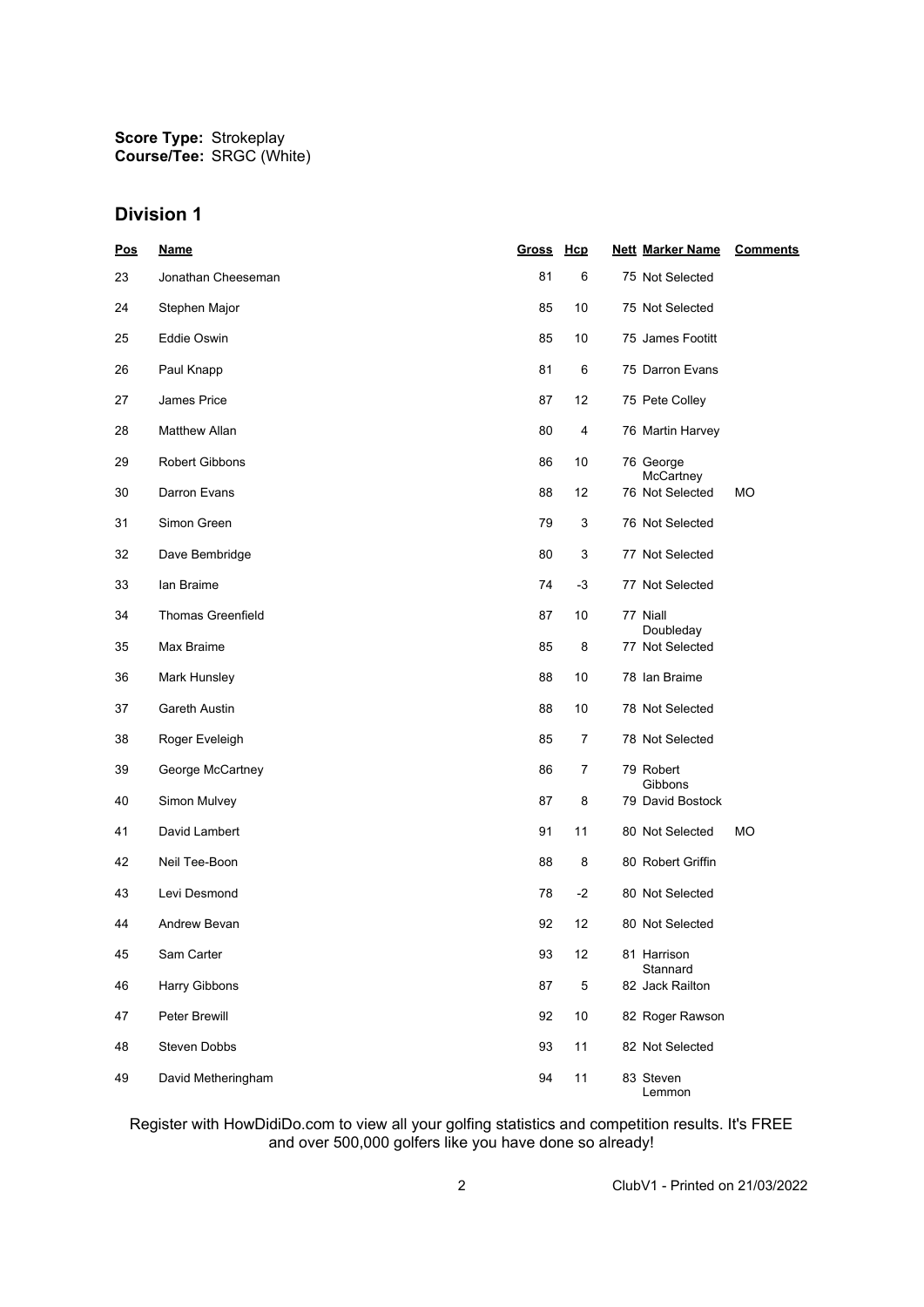**Score Type: Course/Tee:** Strokeplay SRGC (White)

### **Division 1**

| Pos | Name             | Gross Hcp |   | <b>Nett Marker Name Comments</b> |  |
|-----|------------------|-----------|---|----------------------------------|--|
| 50  | Steve Cullington | 87        | 4 | 83 Richard M<br>Baker            |  |
| 51  | Robert Clifton   | NR.       | 6 | NR Levi Desmond                  |  |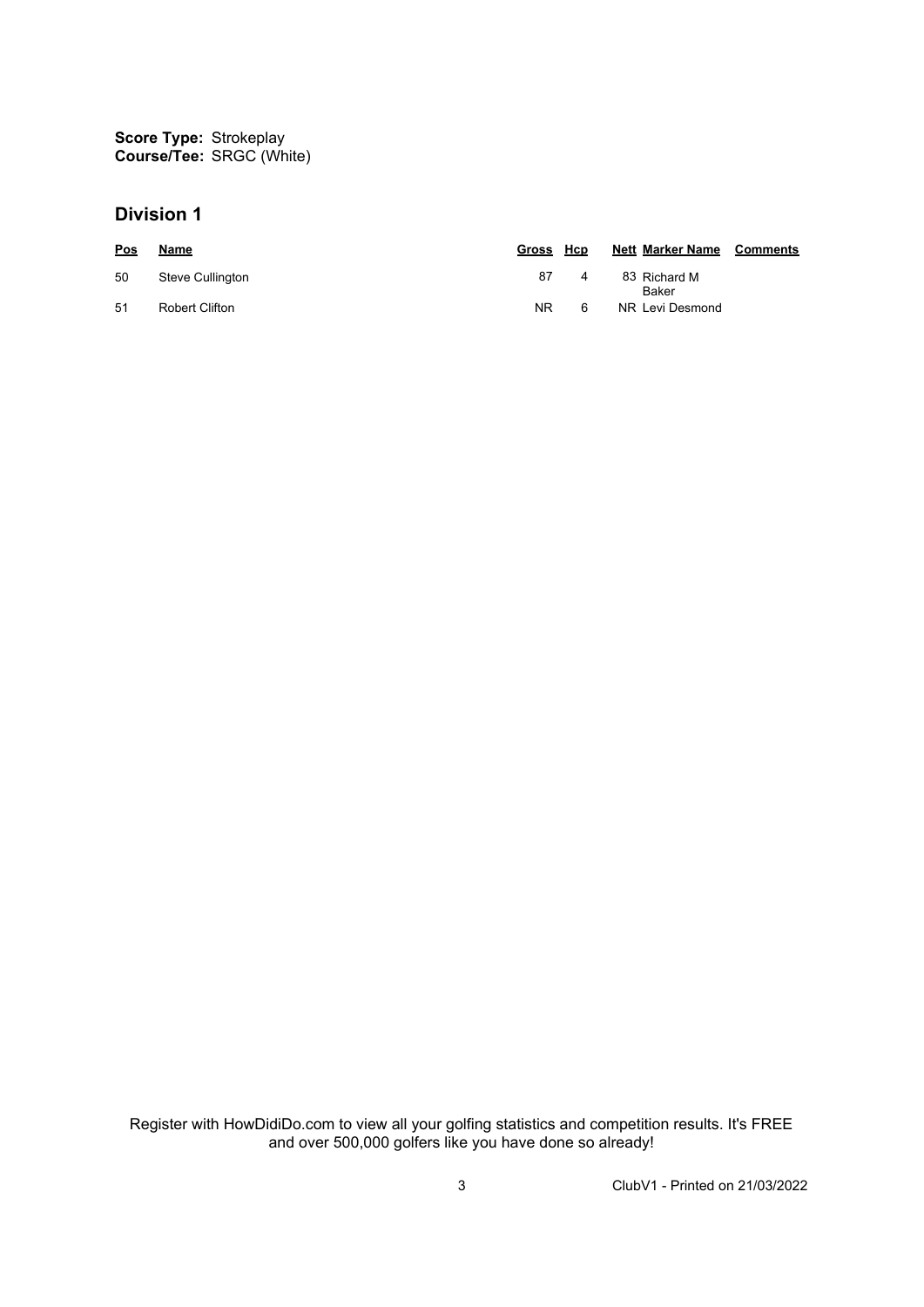# **Division 2**

| Pos            | <b>Name</b>             | <u>Gross</u> | Hcp | <b>Nett Marker Name</b> | <b>Comments</b>                            |
|----------------|-------------------------|--------------|-----|-------------------------|--------------------------------------------|
| 1              | Peter Gill              | 86           | 17  | 69 Jeff Purdy           | D <sub>2</sub> 1st nett<br>(back 9 c/b)    |
| $\overline{c}$ | John Lemmon             | 82           | 13  | 69 Not Selected         | Lowest<br>Gross D <sub>2</sub><br>2nd nett |
| 3              | Roger Marris            | 87           | 16  | 71 Not Selected         | D <sub>2</sub> 3rd nett                    |
| 4              | Nick Thompson           | 92           | 20  | 72 Not Selected         | D <sub>2</sub> 4th nett<br>(back 9 c/b)    |
| 5              | Alan Marsh              | 89           | 17  | 72 Gary<br>Broughton    |                                            |
| 6              | Larry Larsen            | 89           | 16  | 73 Not Selected         |                                            |
| 7              | Patrick Reynolds        | 94           | 21  | 73 John Thorley         |                                            |
| 8              | Simon Hudson            | 90           | 17  | 73 Not Selected         |                                            |
| 9              | Michael Allan           | 94           | 20  | 74 Not Selected         | МO                                         |
| 10             | Martin Walker           | 88           | 14  | 74 James Howden         |                                            |
| 11             | Kevan Lambert           | 89           | 15  | 74 Not Selected         | МO                                         |
| 12             | <b>Bill Duke</b>        | 102          | 28  | 74 Not Selected         |                                            |
| 13             | David Glover            | 91           | 17  | 74 Not Selected         |                                            |
| 14             | Russell Lindley         | 99           | 25  | 74 Garreth Smith        |                                            |
| 15             | Adrian Stannard         | 91           | 16  | 75 Not Selected         |                                            |
| 16             | Dale South              | 89           | 14  | 75 Not Selected         |                                            |
| 17             | David Bostock           | 90           | 15  | 75 Simon Mulvey         |                                            |
| 18             | <b>Malcolm Williams</b> | 96           | 21  | 75 Nigel Roberts        |                                            |
| 19             | Mark Goddard            | 92           | 16  | 76 Not Selected         | МO                                         |
| 20             | lan Thomas              | 90           | 14  | 76 Not Selected         | МO                                         |
| 21             | Pete Colley             | 97           | 21  | 76 James Price          |                                            |
| 22             | <b>Brian White</b>      | 89           | 13  | 76 Not Selected         | МO                                         |
| 23             | Jack Railton            | 99           | 22  | 77 Not Selected         | MO                                         |
| 24             | <b>Glyn Staines</b>     | 90           | 13  | 77 Not Selected         |                                            |
| 25             | Graeme North            | 91           | 14  | 77 Paul Voss            |                                            |
| 26             | Alan Hodson             | 97           | 20  | 77 Not Selected         | MO                                         |